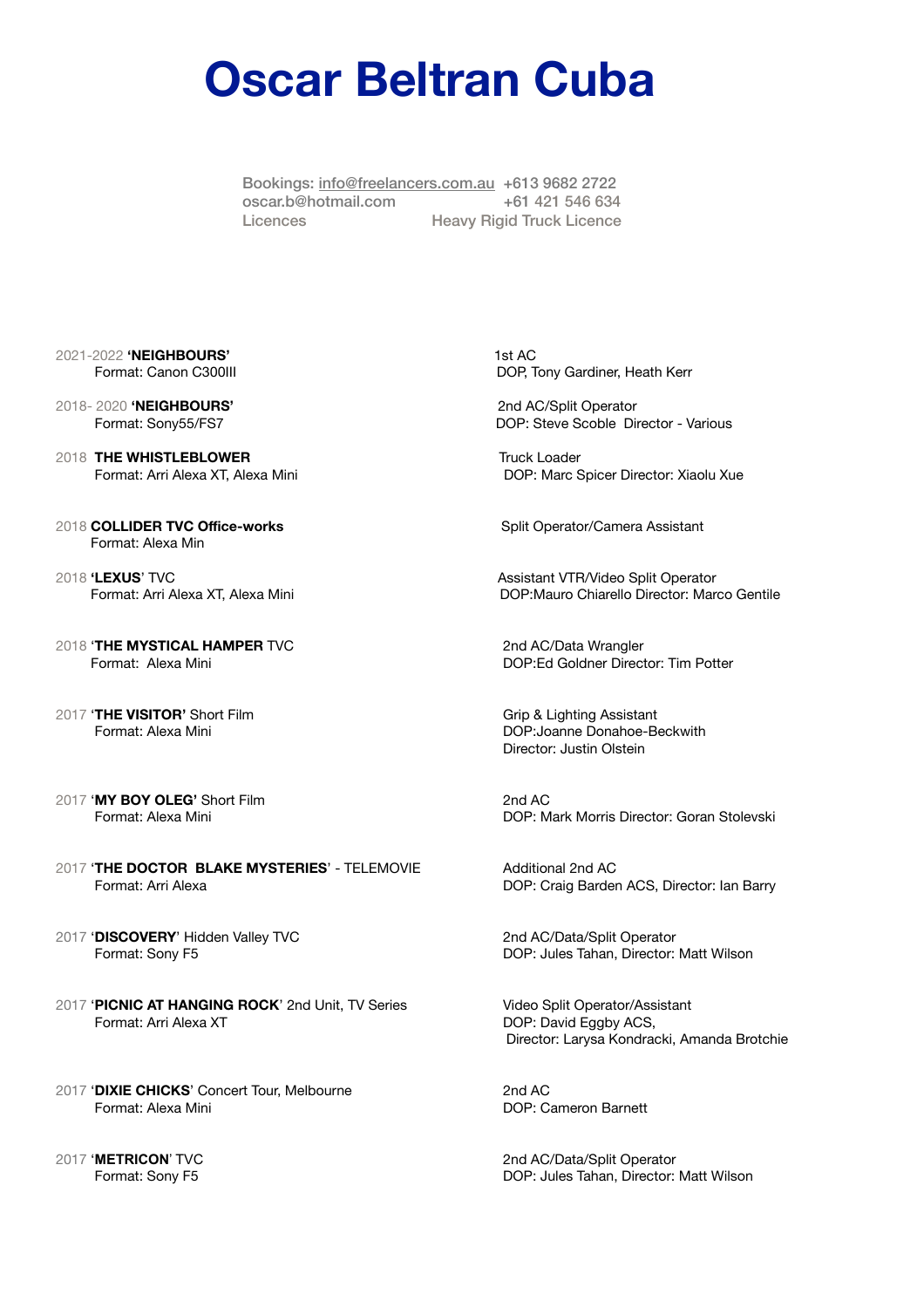- 2017 **'THE PANICS'** Music Video Clip **Xideo Clip 2017** 2nd AC/Data/Split Operator
- 2017 'BENETAS HOME CARE CAMPAIGN' **2017** 2nd AC/Data Wrangler
- 2016 'FREEDOM TO EXPLORE' TVC **XXXX COMPLEMENT CONTROLLER CONTROLLER CONTROLLER CONTROL**
- 2016 **'HOW TO LIFE'** TV Pilot **X COMEN 2016 'HOW TO LIFE'** TV Pilot **X** and AC/Data Wrangler **COMEN 2016 COMEN 2016 COMEN 2016 COMEN 2016 COMEN 2016 COMEN 2016 COMEN 2016 COMEN 2016 COMEN 2016 COMEN 2016**

- 2016 'THE DOCTOR BLAKE' TV Series, Season 5 **Additional Camera Split Operator Format: Arri Alexa** *DOP: Craig Barden ACS*
- 
- **2016 'AFL THE FINALS EFFECT'** TVC *COMPONER 2nd AC/Split Operator*
- 2016 **'NOWHERE BOYS'** TV Series, Season 3 **Xeries and Attachment, Video Split, Camera Department** Format: Arri Alexa **Solution Contract Contract Contract Contract Contract Contract Contract Contract Contract Contract Contract Contract Contract Contract Contract Contract Contract Contract Contract Contract Contract Co**
- 2016 'WHAT'S WRONG WITH YOU? x3 TV Series Chanel 31 Camera Operator Format: Black Magic
- 2015 'SURKUY' Various Music Clips **Burger and Clips**  $\frac{1}{2015}$  Camera Operator Format: Canon C100
- 2015 **'THE GIRL WHO WAS UN ALMOND'** Short film **Camera Operator Format: Canon C100 by Canon C100 Canon C100 Canon C100 Canon C100 Canon C100 Canon C100 C**
- 2015 'MIRROR MAN' Short film **XXX COMERCIA COMERCIAL COMERCIAL COMERCIAL COMERCIA** Format: Canon C100 Director: Jazz Dixon
- 2015 'IAKI VALLEJO' Music video clip **XXX Camera Operator** Camera Operator Format: Black Magic
- 2015 'LIBELLE' Music video clip **by a contract of the Camera Operator/DOP** Format: Black Magic

Format: Sony F5 DOP: Jules Tahan, Director: Matt Wilson

Format: Sony F5 **8.1 and 1.2 and 1.3 and 1.3 and 1.4 and 1.4 and 1.4 and 1.4 and 1.4 and 1.4 and 1.4 and 1.4 and 1.4 and 1.4 and 1.4 and 1.4 and 1.4 and 1.4 and 1.4 and 1.4 and 1.4 and 1.4 and 1.4 and 1.4 and 1.4 and 1.4 a** 

Format: Alexa Mini **Way and Croin Contract Contract Contract Contract Contract Contract Contract Contract Contract Contract Contract DOP: Adam Howden, Director: Nathan Croft** 

DOP: Sky Davies, Director: Tim Bartley

2016 'GRACE LIVING' **Branch Communist COMMUNIST COMMUNIST COMMUNIST COMMUNIST COMMUNIST COMMUNIST COMMUNIST COMMUNIST COMMUNIST COMMUNIST COMMUNIST COMMUNIST COMMUNIST COMMUNIST COMMUNIST COMMUNIST COMMUNIST COMMUNIST COMM** Format: Sony F5 DOP: Jules Tahan, Director: Matt Wilson

2016 **'GREAT WALL'** TVC *CODER CODER 1999 10 2016* *CODER CODER 1999 10 2016 COP: Adam Howden. Direct* **DOP: Adam Howden, Director: Matt Wilson** 

**Format: Red Epic DOP: Brad Francis Director: Richard V. Hughes**